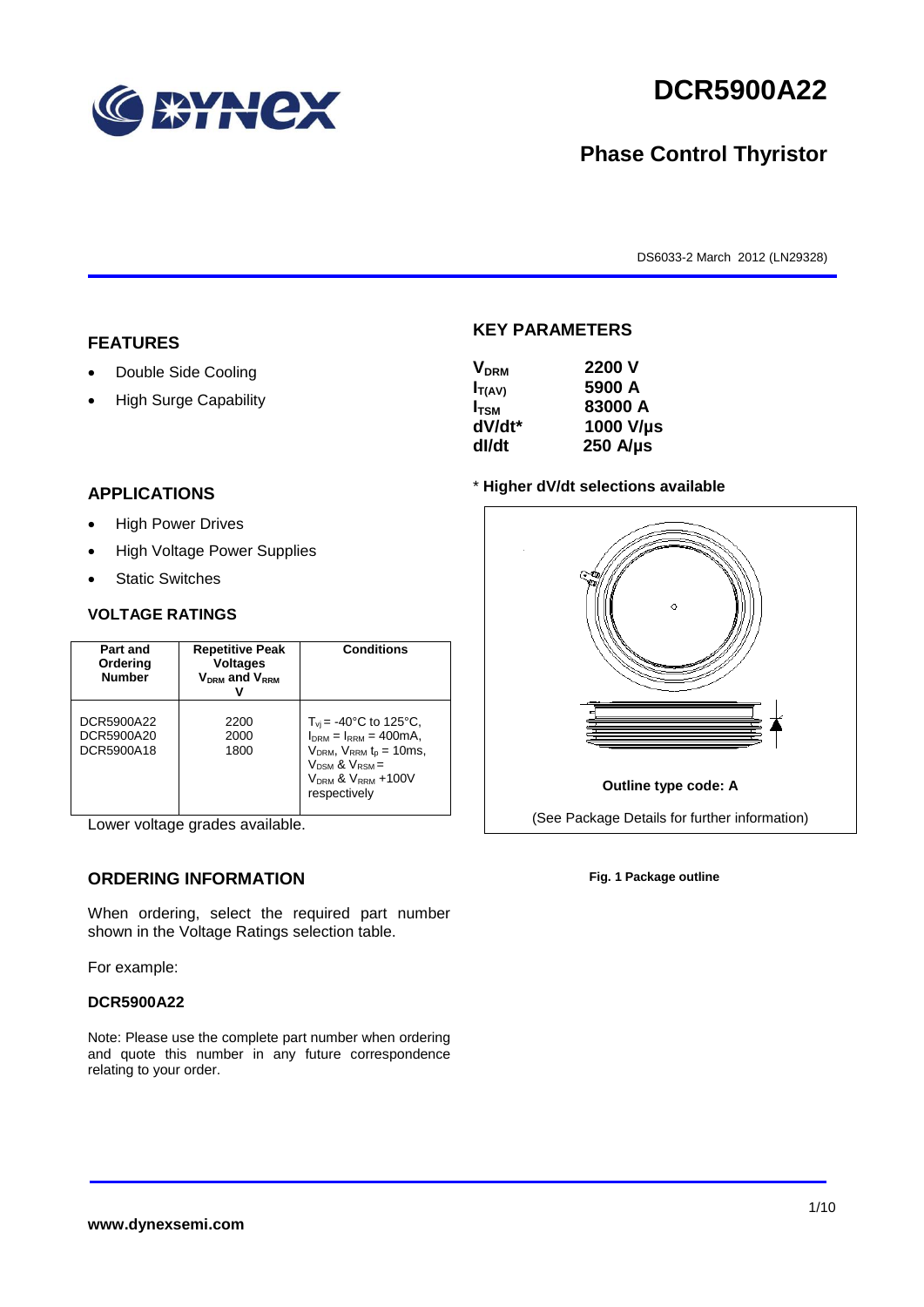

### **CURRENT RATINGS**

**Tcase = 60°C unless stated otherwise**

| Symbol             | <b>Parameter</b>                     | <b>Test Conditions</b>   | Max. | <b>Units</b> |
|--------------------|--------------------------------------|--------------------------|------|--------------|
| Double Side Cooled |                                      |                          |      |              |
| $I_{T(AV)}$        | Mean on-state current                | Half wave resistive load | 5900 | Α            |
| $I_{T(RMS)}$       | RMS value                            | $\overline{\phantom{a}}$ | 9260 | Α            |
| Iт                 | Continuous (direct) on-state current | $\overline{\phantom{a}}$ | 8340 | Α            |

#### **SURGE RATINGS**

| Symbol       | <b>Parameter</b>                        | <b>Test Conditions</b>                           | Max. | Units             |
|--------------|-----------------------------------------|--------------------------------------------------|------|-------------------|
| <b>I</b> TSM | Surge (non-repetitive) on-state current | 10ms half sine, $T_{\text{case}} = 125^{\circ}C$ | 83.0 | kA                |
| $l^2t$       | $I2t$ for fusing                        | $V_R = 0$                                        | 34.4 | MA <sup>2</sup> s |

#### **THERMAL AND MECHANICAL RATINGS**

| Symbol           | <b>Parameter</b>                      | <b>Test Conditions</b>    |    | Min.  | Max.   | <b>Units</b> |
|------------------|---------------------------------------|---------------------------|----|-------|--------|--------------|
| $R_{th(i-c)}$    | Thermal resistance – junction to case | Double side cooled        | DC |       | 0.0057 | °C/W         |
| $R_{th(c-h)}$    | Thermal resistance – case to heatsink | Double side cooled        | DC |       | 0.0015 | °C/W         |
| $T_{\nu j}$      | Virtual junction temperature          | <b>Blocking VDRM/VRRM</b> |    |       | 125    | °C           |
| $T_{\text{stg}}$ | Storage temperature range             |                           |    | $-40$ | 140    | °C           |
| $F_m$            | Clamping force                        |                           |    | 80    | 100    | kN           |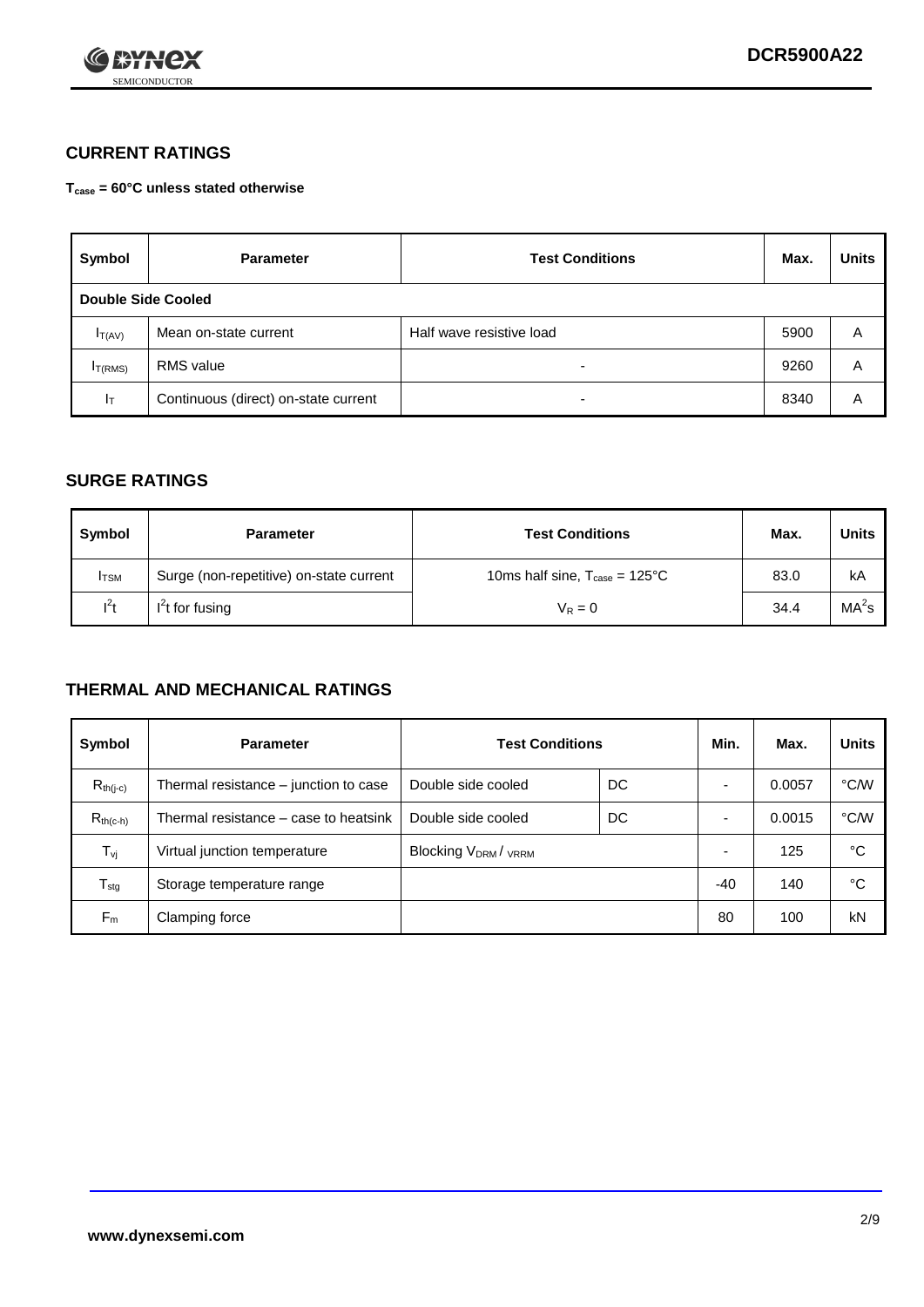

## **DYNAMIC CHARACTERISTICS**

| Symbol            | <b>Parameter</b>                                              | <b>Test Conditions</b>                                       |                                                  | Min.                     | Max.                     | <b>Units</b> |
|-------------------|---------------------------------------------------------------|--------------------------------------------------------------|--------------------------------------------------|--------------------------|--------------------------|--------------|
| <b>IRRM</b> /IDRM | Peak reverse and off-state current                            |                                                              | At $V_{RRM}/V_{DRM}$ , $T_{case} = 125^{\circ}C$ |                          | 400                      | mA           |
| dV/dt             | Max. linear rate of rise of off-state voltage                 | To 67% $V_{DRM}$ , T <sub>i</sub> = 125°C, gate open         |                                                  | 1000                     | $\overline{\phantom{a}}$ | $V/\mu s$    |
| dl/dt             | Rate of rise of on-state current                              | From 67% V <sub>DRM</sub> to 5000A                           | Repetitive 50Hz                                  | $\overline{\phantom{a}}$ | 250                      | $A/\mu s$    |
|                   |                                                               | Gate source 30V, 10 $\Omega$ ,                               | Non-repetitive                                   | -                        | 1000                     | $A/\mu s$    |
|                   |                                                               | $t_r$ < 0.5µs, $T_i$ = 125°C                                 |                                                  |                          |                          |              |
| $V_T$             | On-state voltage                                              | $I_T = 3000A$ , $T_{case} = 125^{\circ}C$                    |                                                  |                          | 1.05                     | V            |
| $V_{T(TO)}$       | Threshold voltage                                             | $T_{\text{case}} = 125^{\circ}C$                             |                                                  | $\blacksquare$           | 0.87                     | $\vee$       |
| $r_{\text{T}}$    | On-state slope resistance                                     | $T_{\text{case}} = 125^{\circ}C$                             |                                                  | $\overline{\phantom{a}}$ | 0.061                    | $m\Omega$    |
| $t_{\rm gd}$      | Delay time                                                    | $V_D = 67\%$ V <sub>DRM</sub> , gate source 30V, 10 $\Omega$ |                                                  | ٠                        | 3.0                      | μs           |
|                   |                                                               | $t_r = 0.5 \mu s$ , $T_i = 25^{\circ}C$                      |                                                  |                          |                          |              |
| $t_{q}$           | Turn-off time                                                 | $T_i$ = 125°C, $V_R$ = 100V, dl/dt = 1.5A/us,                |                                                  | ٠                        | 500                      | μs           |
|                   |                                                               | $dV_{DR}/dt = 20V/\mu s$ linear to 67% $V_{DRM}$             |                                                  |                          |                          |              |
| $Q_{\rm S}$       | Stored charge<br>$I_T = 2000A$ , tp = 1000us, $T_i = 125$ °C, |                                                              |                                                  |                          | 3000                     | μC           |
| $I_{RR}$          | Reverse recovery current                                      | $dl/dt = 1.5A/\mu s$ ,                                       |                                                  |                          | 75                       | A            |
| IL.               | Latching current                                              | $T_i = 25^{\circ}C,$                                         |                                                  | ٠                        | 1                        | Α            |
| Iн                | Holding current                                               | $T_i = 25^{\circ}C,$                                         |                                                  |                          | 200                      | mA           |

### **GATE TRIGGER CHARACTERISTICS AND RATINGS**

| Symbol          | <b>Parameter</b>         | <b>Test Conditions</b>                | Max. | Units |
|-----------------|--------------------------|---------------------------------------|------|-------|
| V <sub>GT</sub> | Gate trigger voltage     | $V_{DRM}$ = 5V, $T_{case}$ = 25°C     | 3    | V     |
| $V_{GD}$        | Gate non-trigger voltage | At 40% $V_{DRM}$ , $T_{case}$ = 125°C | TBD  | V     |
| Iст             | Gate trigger current     | $V_{DRM}$ = 5V, $T_{case}$ = 25°C     | 300  | mA    |
| <b>I</b> GD     | Gate non-trigger current | At 40% $V_{DRM}$ , $T_{case}$ = 125°C | TBD  | mA    |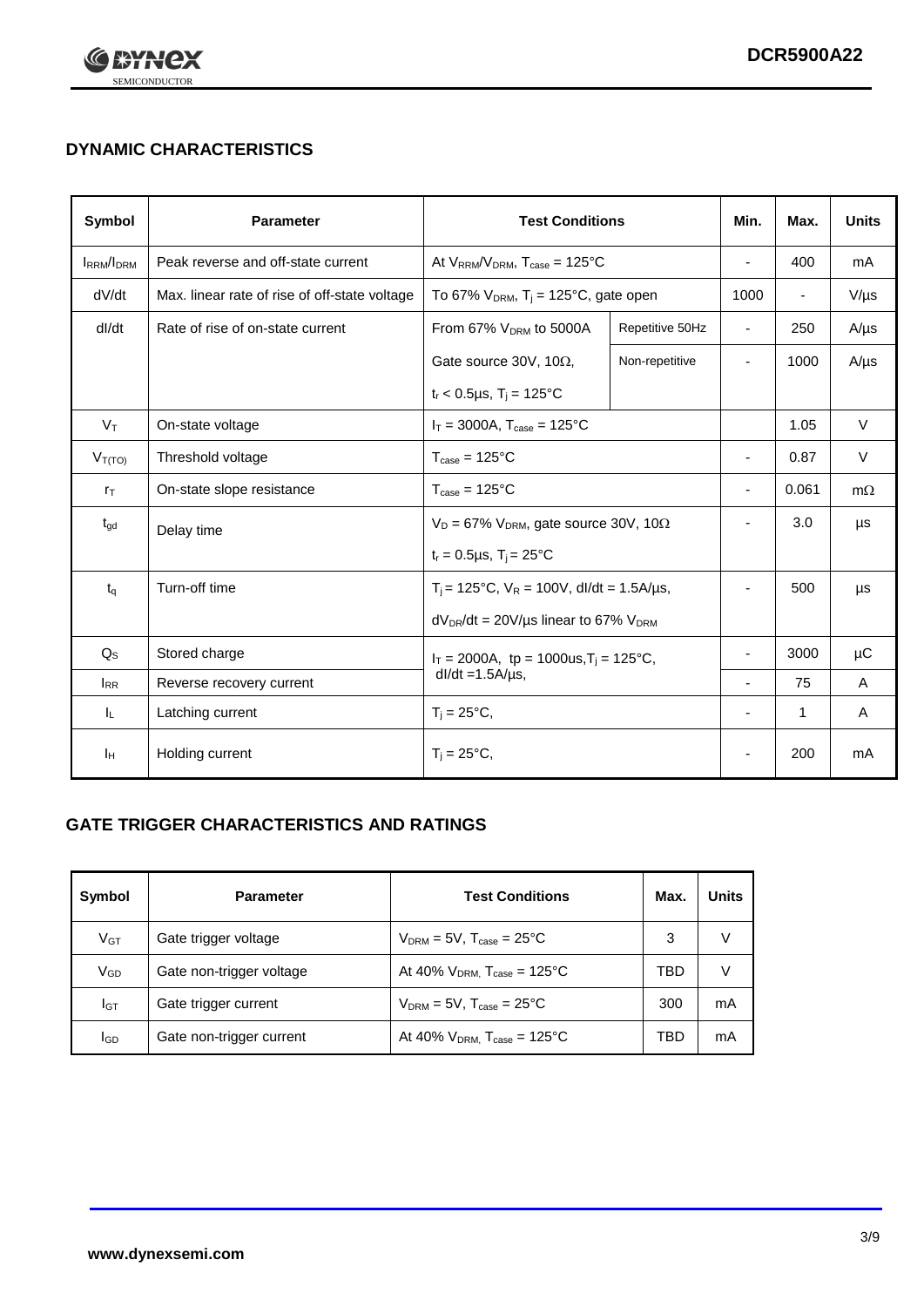

## **CURVES**



**Fig.2 Maximum &minimum on-state characteristics**



**Fig.3 Maximum (limit) transient thermal impedance – junction to case (°C/W)**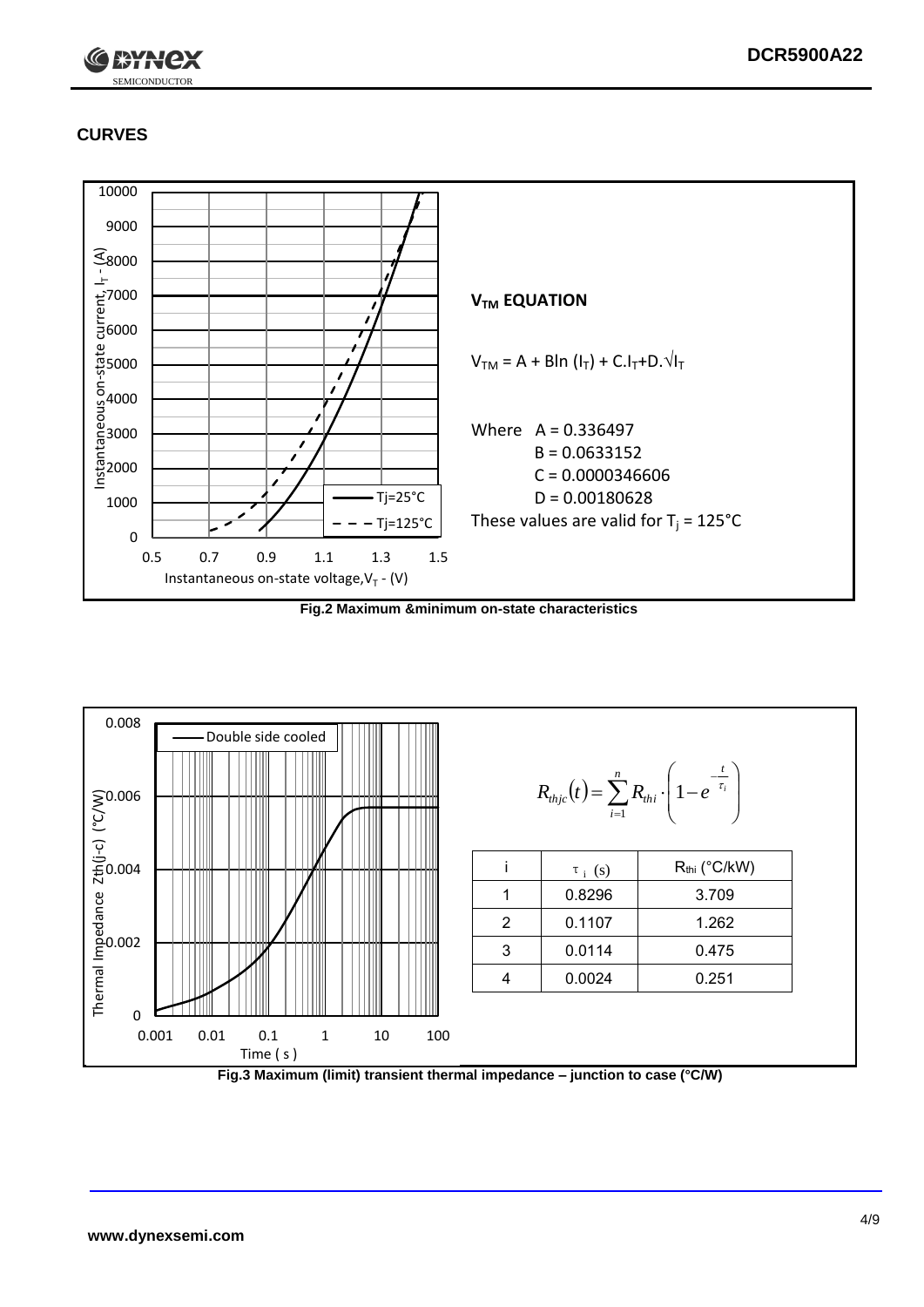





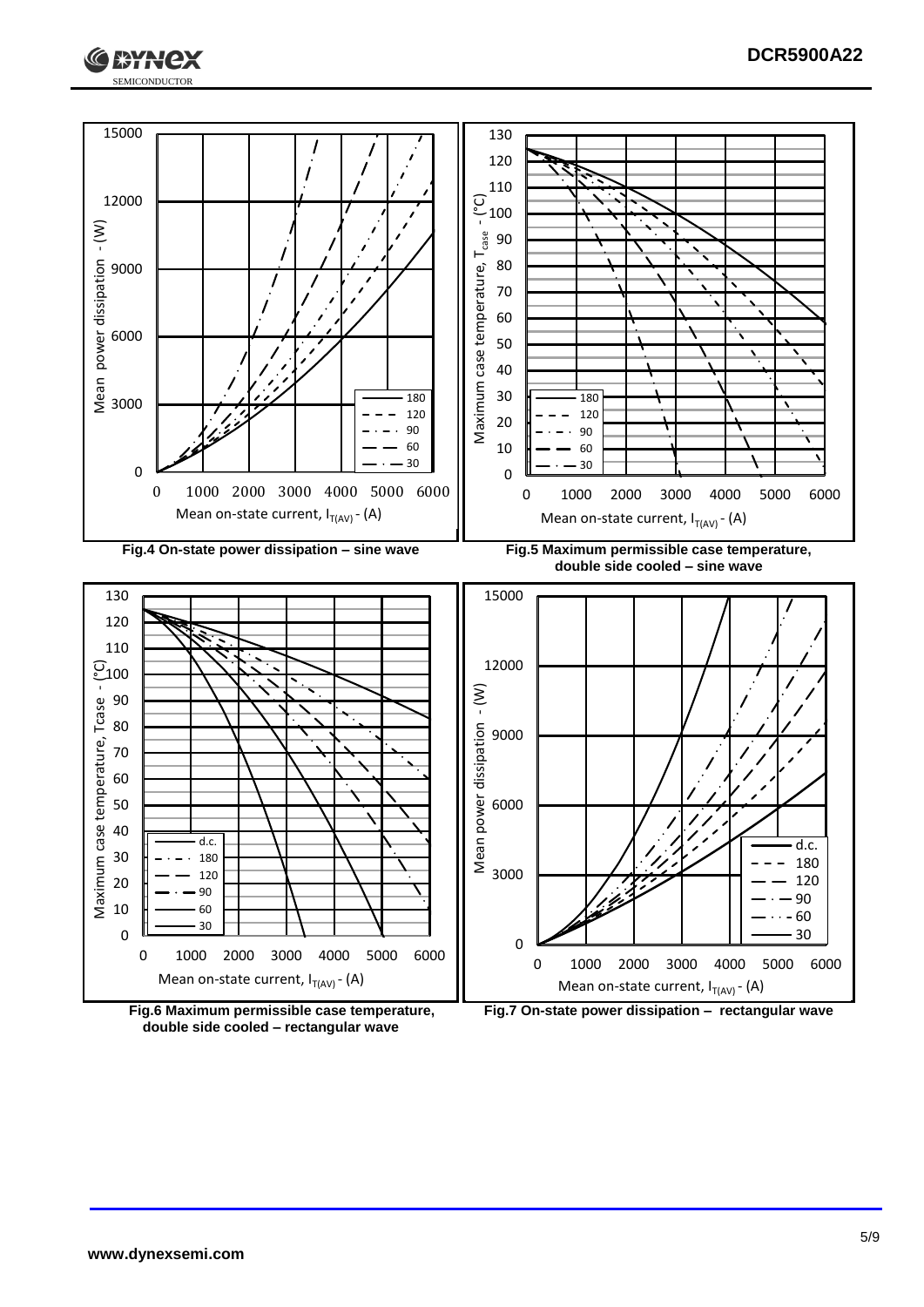



**HAY** 

ex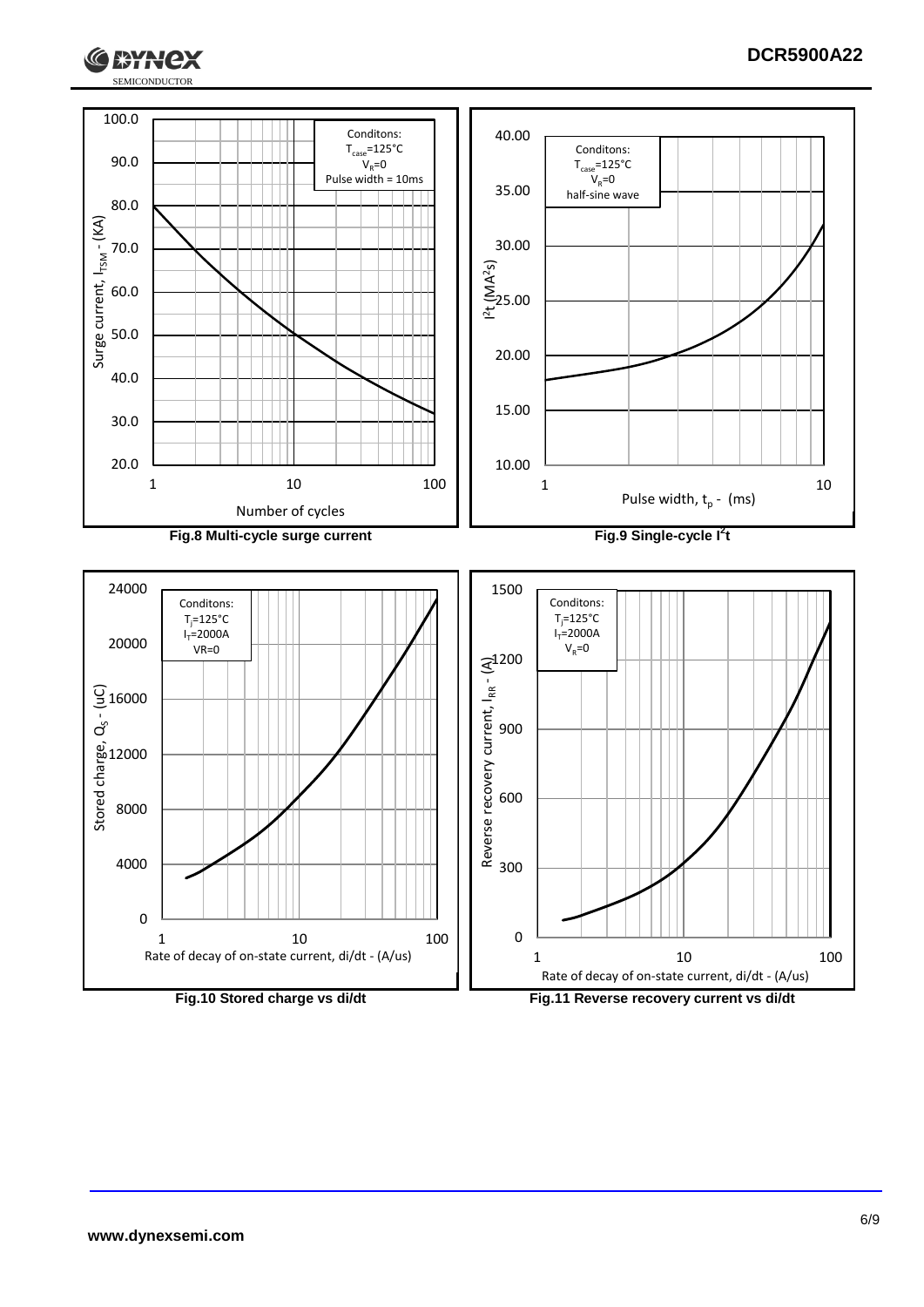

**Fig.12 Gate characteristics**



**Fig.13 Gate characteristics**

SEMICONDUCTOR

**J\*\*H**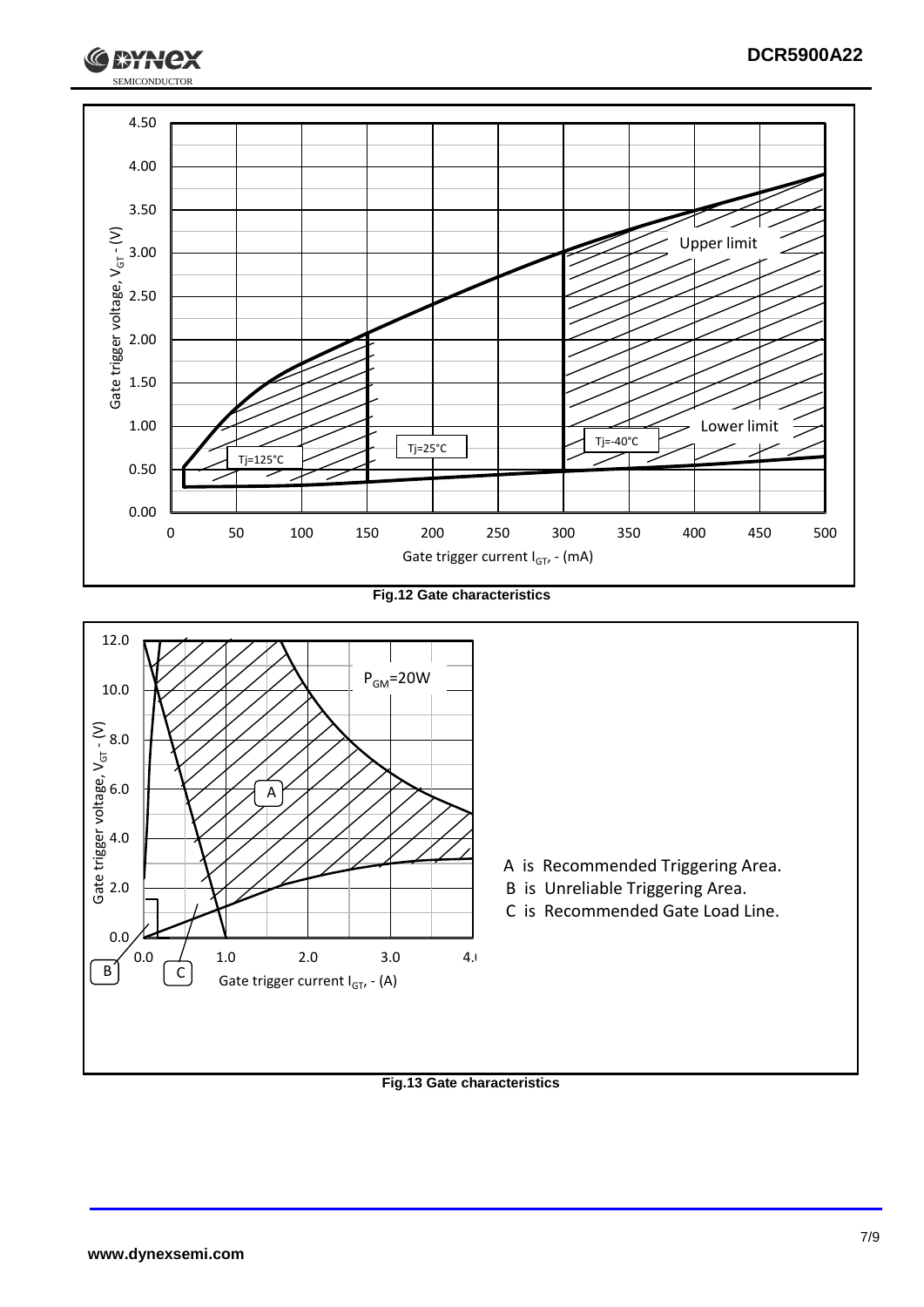

#### **PACKAGE DETAILS**

For further package information, please contact Customer Services. All dimensions in mm, unless stated otherwise. DO NOT SCALE.



**Fig.14 Package outline**